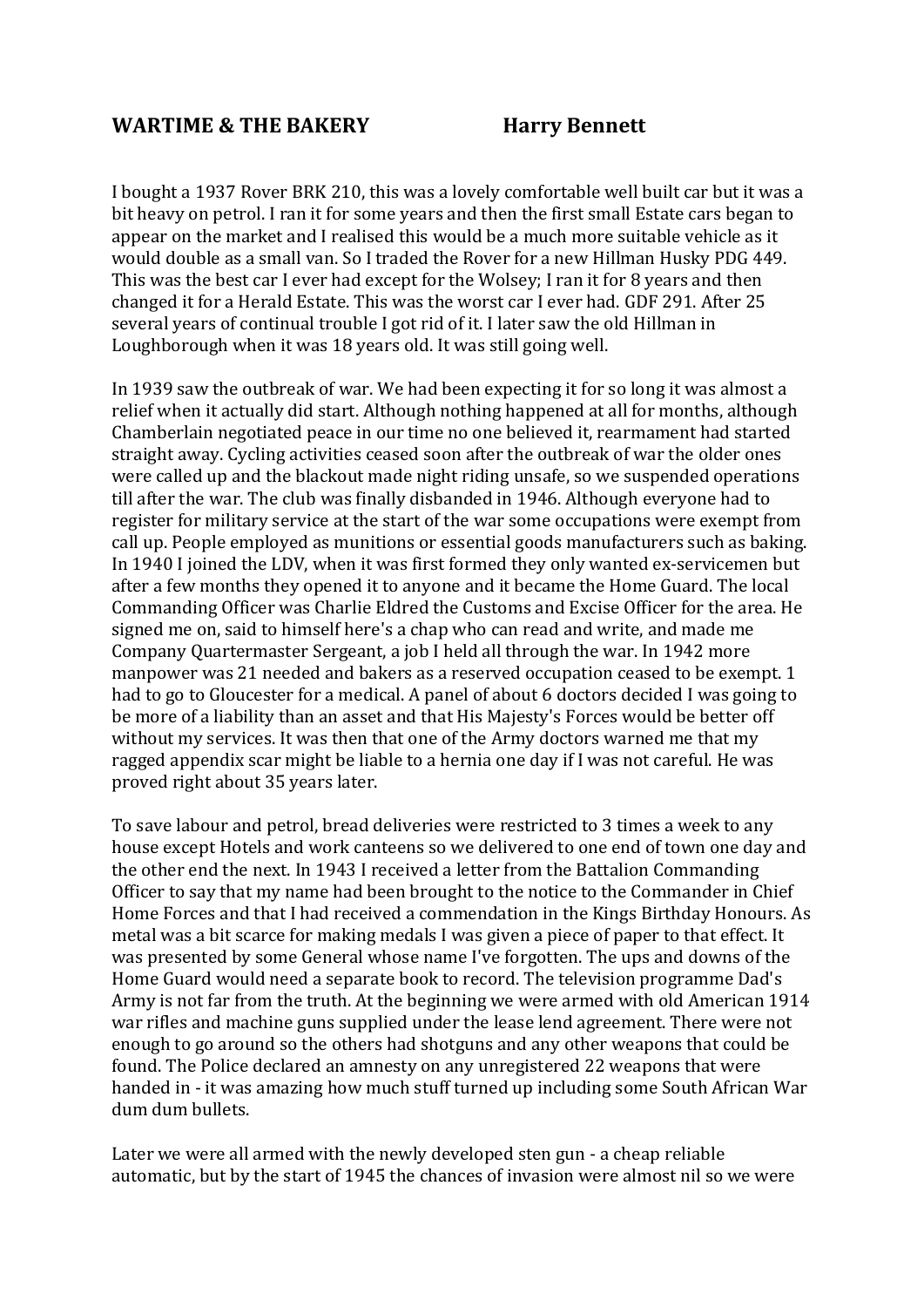put on standby. Twice weekly training parades were stopped and all weapons were kept in the store room. After the fall of Japan we were finally disbanded. Weapons and hardware were returned but the men were allowed to keep uniform, great coats, belts, boots etc. These were very useful as working attire as clothes continued to be rationed for some years. So I was now out of my part time job and could turn my thoughts to other matters.

In 1946 we decided to purchase an electric dough mixer, this had been suggested before the war by me and father consulted Uncle Sam about it as he had had experience with mixers. His advice to father was "If you've got to make the dough yourself they're a good investment, if you've got someone to make them for you they're a waste of money". As father had got two people to make them for him he didn't bother. During the war no machinery was available and afterwards most of it had to go for export. But after six months we finally got delivery and life became much easier - work that took two hours could be done by one man in half an hour. 'About this time I noticed a young lady living next door in a cottage and I eventually married her - something I have never regretted. We were married on 24th April 1947 and I moved into Clifton Cottage where we lived for about 6 months then we heard that Hartley's Cottage in Leysbourne was to let so we took the tenancy from General Aizlewood of Paxford but a year later the General decided to sell it. So father bought it for his own use when he retired. He retired in 1950 and I took over the business and we moved back to High Street. This was to be my home for the next 41 years. We had two children, Richard in 1948 and Charlie in 1950. Otherwise life went on quite placidly.



Mrs Bennett with the van

The austerity conditions of the war years gradually came to an end and we were able to get a new Ford half ton van after a wait of 4 years. The old £100 Ford was written off in an accident in 1947 a terrible winter of deep snow which hung around for two months. I replaced this van with an American jeep 8 geared four wheeled drive vehicle which was ideal for use that winter they had been auctioned off as war surplus at Honeybourne depot for about £40 each. It had to be registered and licensed before use and in most cases a new battery. Stan Knott collected it from the sale and 24 towed it home and put it on the road registration number ANX283. It was a god send for the rest of that winter but very expensive to run. At 14 miles to the gallon it was more use to a farmer than a baker.